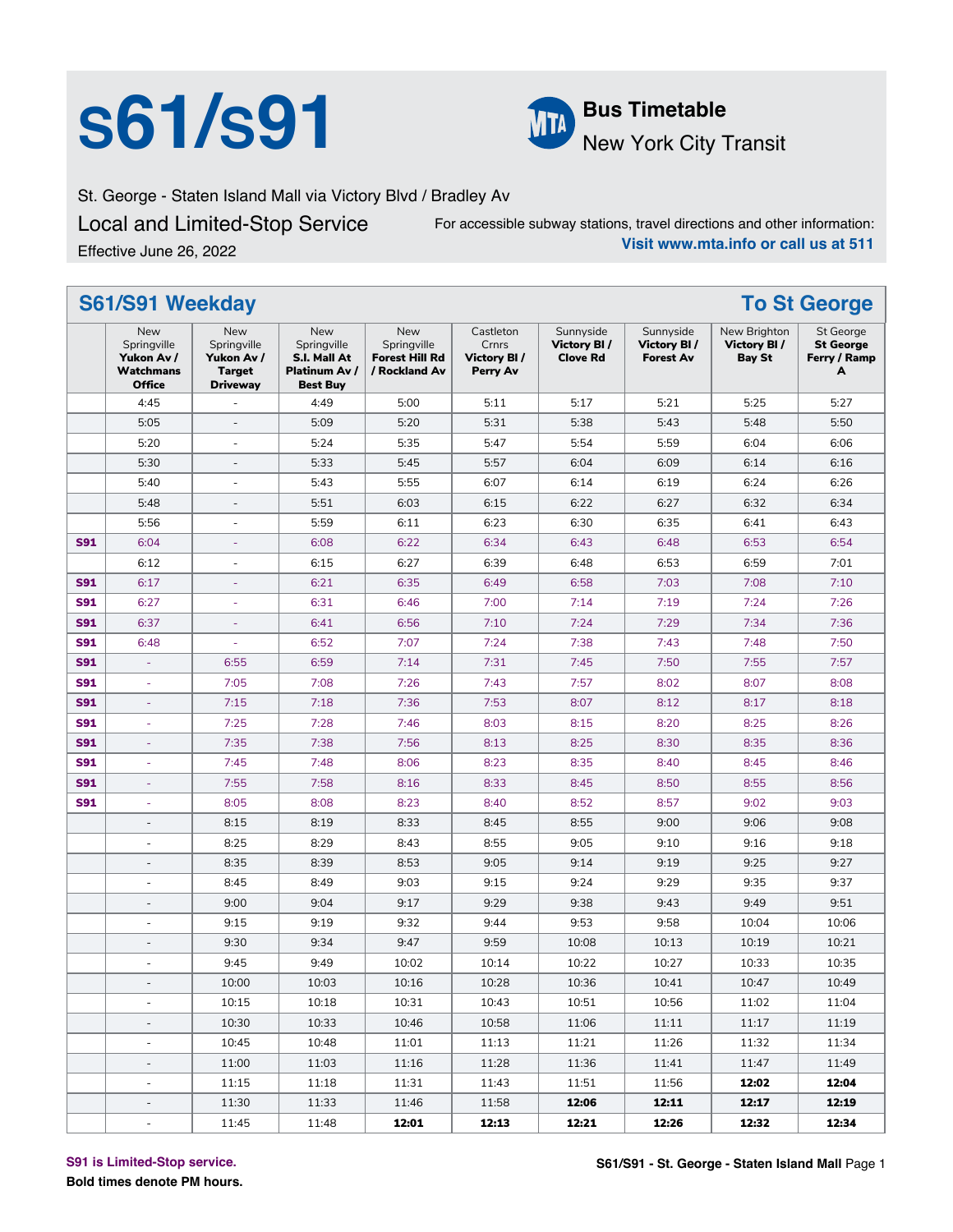| New<br>Springville<br>Yukon Av /<br>Watchmans<br><b>Office</b> | New<br>Springville<br>Yukon Av /<br><b>Target</b><br><b>Driveway</b> | New<br>Springville<br>S.I. Mall At<br>Platinum Av /<br><b>Best Buy</b> | New<br>Springville<br><b>Forest Hill Rd</b><br>/ Rockland Av | Castleton<br>Crnrs<br><b>Victory BI/</b><br>Perry Av | Sunnyside<br><b>Victory BI/</b><br><b>Clove Rd</b> | Sunnyside<br><b>Victory BI/</b><br><b>Forest Av</b> | New Brighton<br>Victory BI/<br><b>Bay St</b> | St George<br><b>St George</b><br>Ferry / Ramp<br>A |
|----------------------------------------------------------------|----------------------------------------------------------------------|------------------------------------------------------------------------|--------------------------------------------------------------|------------------------------------------------------|----------------------------------------------------|-----------------------------------------------------|----------------------------------------------|----------------------------------------------------|
| $\overline{\phantom{a}}$                                       | 12:00                                                                | 12:03                                                                  | 12:16                                                        | 12:28                                                | 12:36                                              | 12:41                                               | 12:47                                        | 12:49                                              |
|                                                                | 12:15                                                                | 12:18                                                                  | 12:31                                                        | 12:43                                                | 12:51                                              | 12:56                                               | 1:02                                         | 1:04                                               |
| ÷,                                                             | 12:30                                                                | 12:33                                                                  | 12:46                                                        | 12:58                                                | 1:06                                               | 1:11                                                | 1:17                                         | 1:19                                               |
| ÷,                                                             | 12:45                                                                | 12:48                                                                  | 1:01                                                         | 1:13                                                 | 1:21                                               | 1:26                                                | 1:32                                         | 1:34                                               |
| $\overline{\phantom{a}}$                                       | 1:00                                                                 | 1:03                                                                   | 1:16                                                         | 1:28                                                 | 1:36                                               | 1:42                                                | 1:49                                         | 1:51                                               |
| ÷,                                                             | 1:15                                                                 | 1:18                                                                   | 1:31                                                         | 1:44                                                 | 1:53                                               | 1:59                                                | 2:06                                         | 2:08                                               |
| $\overline{\phantom{a}}$                                       | 1:30                                                                 | 1:33                                                                   | 1:47                                                         | 2:00                                                 | 2:11                                               | 2:16                                                | 2:24                                         | 2:26                                               |
| $\bar{a}$                                                      | 1:45                                                                 | 1:48                                                                   | 2:02                                                         | 2:18                                                 | 2:29                                               | 2:34                                                | 2:42                                         | 2:44                                               |
| $\overline{\phantom{a}}$                                       | 2:00                                                                 | 2:04                                                                   | 2:19                                                         | 2:35                                                 | 2:46                                               | 2:51                                                | 2:59                                         | 3:01                                               |
| $\overline{\phantom{a}}$                                       | 2:15                                                                 | 2:19                                                                   | 2:34                                                         | 2:50                                                 | 3:01                                               | 3:06                                                | 3:14                                         | 3:16                                               |
| $\sim$                                                         | 2:30                                                                 | 2:34                                                                   | 2:49                                                         | 3:05                                                 | 3:16                                               | 3:21                                                | 3:29                                         | 3:31                                               |
| ÷,                                                             | 2:45                                                                 | 2:49                                                                   | 3:04                                                         | 3:20                                                 | 3:31                                               | 3:36                                                | 3:43                                         | 3:45                                               |
| ÷,                                                             | 3:00                                                                 | 3:04                                                                   | 3:19                                                         | 3:35                                                 | 3:44                                               | 3:49                                                | 3:56                                         | 3:58                                               |
| $\sim$                                                         | 3:15                                                                 | 3:19                                                                   | 3:34                                                         | 3:48                                                 | 3:57                                               | 4:02                                                | 4:09                                         | 4:11                                               |
| $\overline{\phantom{a}}$                                       | 3:30                                                                 | 3:33                                                                   | 3:47                                                         | 4:01                                                 | 4:10                                               | 4:15                                                | 4:22                                         | 4:24                                               |
| ÷,                                                             | 3:45                                                                 | 3:48                                                                   | 4:02                                                         | 4:16                                                 | 4:25                                               | 4:30                                                | 4:37                                         | 4:39                                               |
| $\overline{\phantom{a}}$                                       | 4:00                                                                 | 4:03                                                                   | 4:17                                                         | 4:31                                                 | 4:40                                               | 4:45                                                | 4:52                                         | 4:54                                               |
| ÷,                                                             | 4:15                                                                 | 4:18                                                                   | 4:32                                                         | 4:46                                                 | 4:55                                               | 5:00                                                | 5:06                                         | 5:08                                               |
| $\overline{\phantom{a}}$                                       | 4:30                                                                 | 4:33                                                                   | 4:47                                                         | 5:01                                                 | 5:10                                               | 5:15                                                | 5:21                                         | 5:23                                               |
| ÷,                                                             | 4:45                                                                 | 4:48                                                                   | 5:02                                                         | 5:15                                                 | 5:24                                               | 5:29                                                | 5:35                                         | 5:37                                               |
| $\overline{\phantom{a}}$                                       | 5:00                                                                 | 5:03                                                                   | 5:17                                                         | 5:30                                                 | 5:39                                               | 5:44                                                | 5:50                                         | 5:52                                               |
| $\overline{\phantom{a}}$                                       | 5:15                                                                 | 5:18                                                                   | 5:32                                                         | 5:45                                                 | 5:54                                               | 5:59                                                | 6:05                                         | 6:07                                               |
| $\overline{\phantom{a}}$                                       | 5:35                                                                 | 5:38                                                                   | 5:52                                                         | 6:05                                                 | 6:14                                               | 6:19                                                | 6:25                                         | 6:27                                               |
| $\overline{\phantom{a}}$                                       | 5:55                                                                 | 5:58                                                                   | 6:12                                                         | 6:25                                                 | 6:34                                               | 6:39                                                | 6:45                                         | 6:47                                               |
| $\overline{\phantom{a}}$                                       | 6:15                                                                 | 6:18                                                                   | 6:32                                                         | 6:45                                                 | 6:54                                               | 6:59                                                | 7:05                                         | 7:07                                               |
| $\overline{\phantom{a}}$                                       | 6:35                                                                 | 6:38                                                                   | 6:52                                                         | 7:05                                                 | 7:13                                               | 7:18                                                | 7:24                                         | 7:26                                               |
| $\overline{a}$                                                 | 7:05                                                                 | 7:08                                                                   | 7:21                                                         | 7:33                                                 | 7:40                                               | 7:45                                                | 7:51                                         | 7:53                                               |
| ÷,                                                             | 7:35                                                                 | 7:38                                                                   | 7:50                                                         | 8:00                                                 | 8:07                                               | 8:12                                                | 8:18                                         | 8:20                                               |
| $\overline{\phantom{a}}$                                       | 8:05                                                                 | 8:08                                                                   | 8:20                                                         | 8:30                                                 | 8:37                                               | 8:42                                                | 8:48                                         | 8:50                                               |
| ÷                                                              | 8:35                                                                 | 8:38                                                                   | 8:50                                                         | 9:00                                                 | 9:06                                               | 9:11                                                | 9:16                                         | 9:18                                               |
| ÷,                                                             | 9:05                                                                 | 9:08                                                                   | 9:20                                                         | 9:30                                                 | 9:36                                               | 9:41                                                | 9:46                                         | 9:48                                               |
|                                                                | 9:35                                                                 | 9:38                                                                   | 9:50                                                         | 10:00                                                | 10:05                                              | 10:09                                               | 10:14                                        | 10:16                                              |
|                                                                | 10:05                                                                | 10:09                                                                  | 10:20                                                        | 10:29                                                | 10:34                                              | 10:38                                               | 10:43                                        | 10:45                                              |
| ÷                                                              | 10:40                                                                | 10:44                                                                  | 10:55                                                        | 11:04                                                | 11:09                                              | 11:13                                               | 11:18                                        | 11:20                                              |
|                                                                | 11:15                                                                | 11:19                                                                  | 11:30                                                        | 11:39                                                | 11:43                                              | 11:46                                               | 11:51                                        | 11:53                                              |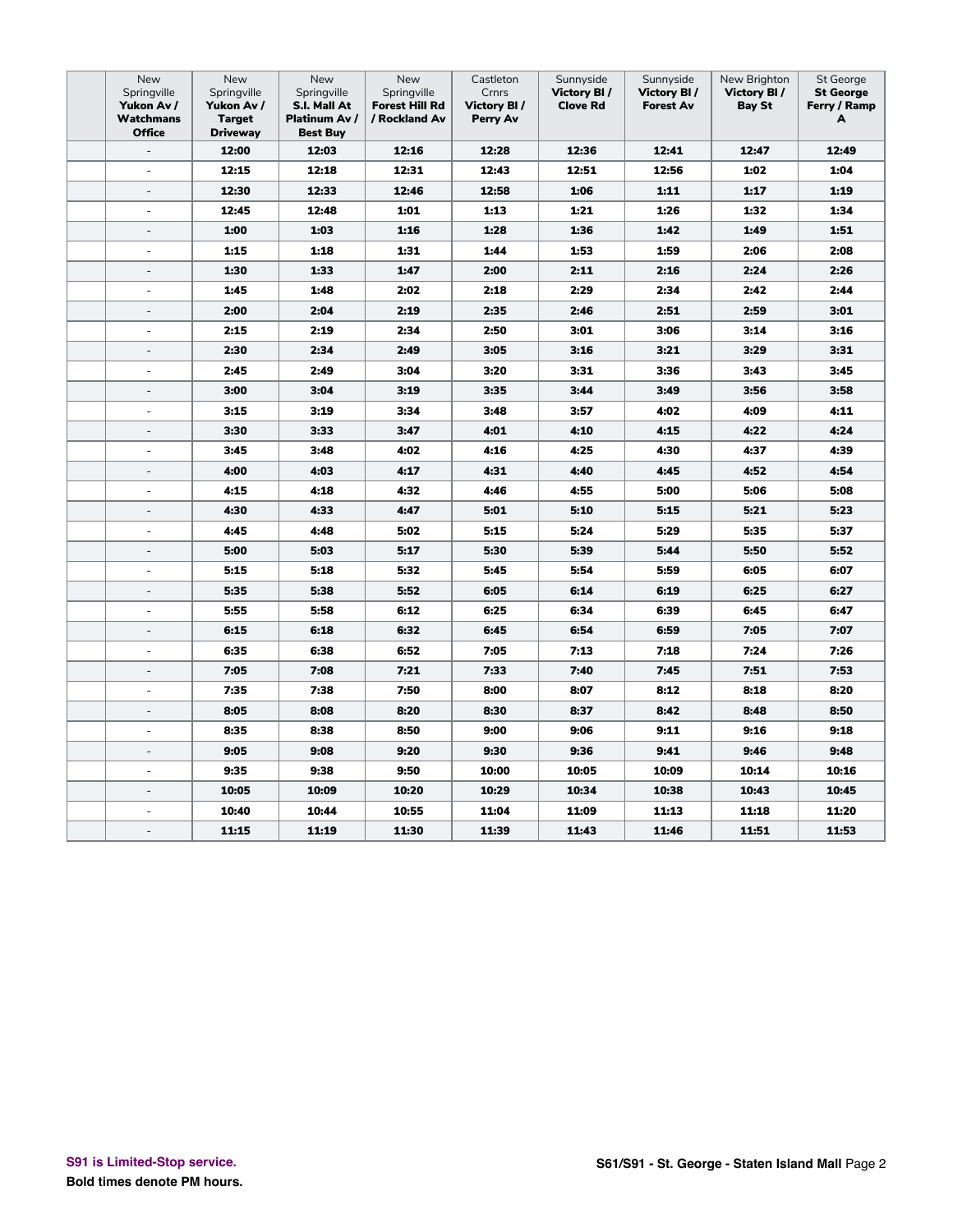#### **S61/S91 Weekday To New Springville** St George **St George Ferry / Ramp A S61 & S91** New Brighton **Victory Bl / Bay St** Sunnyside **Victory Bl / Forest Av** Sunnyside **Victory Bl / Clove Rd** Castleton Crnrs **Victory Bl / Jewett Av** New Springville **Forest Hill Rd / Rockland Av** New Springville **S.I. Mall At Platinum Av / Primark** New Springville **Yukon Av / Target Driveway** 6:00 6:02 6:08 6:13 6:19 6:31 6:44 6:46 6:30 6:32 6:40 6:45 6:53 7:07 7:20 7:22 7:00 7:02 7:10 7:15 7:23 7:37 7:50 7:52 7:15 | 7:17 | 7:25 | 7:30 | 7:38 | 7:52 | 8:05 | 8:07 7:30 7:32 7:40 7:45 7:53 8:07 8:18 8:20 7:45 | 7:47 | 7:55 | 8:00 | 8:08 | 8:20 | 8:31 | 8:33 8:00 | 8:02 | 8:09 | 8:14 | 8:22 | 8:34 | 8:45 | 8:47 8:15 | 8:17 | 8:24 | 8:29 | 8:37 | 8:49 | 9:00 | 9:02 8:30 | 8:32 | 8:39 | 8:44 | 8:52 | 9:04 | 9:15 | 9:17 8:45 | 8:47 | 8:54 | 8:59 | 9:07 | 9:19 | 9:30 | 9:32 9:00 9:02 9:09 9:14 9:22 9:34 9:45 9:47 9:15 | 9:17 | 9:24 | 9:29 | 9:37 | 9:49 | 10:00 | 10:02 9:30 | 9:32 | 9:39 | 9:44 | 9:52 | 10:04 | 10:15 | 10:17 9:45 | 9:47 | 9:54 | 9:59 | 10:07 | 10:19 | 10:30 | 10:32 10:00 10:02 10:09 10:14 10:22 10:34 10:45 10:47 10:15 10:17 10:24 10:29 10:37 10:49 11:00 11:02 10:30 10:32 10:39 10:44 10:52 11:04 11:15 11:17 10:45 10:47 10:54 10:59 11:07 11:19 11:30 11:32 11:00 11:02 11:09 11:14 11:22 11:34 11:45 11:47 11:15 11:17 11:24 11:29 11:37 11:49 **12:00 12:02** 11:30 11:32 11:39 11:44 11:52 **12:04 12:15 12:17** 11:45 11:47 11:54 11:59 **12:07 12:19 12:30 12:32 12:00 12:02 12:09 12:14 12:22 12:34 12:45 12:47 12:15 12:17 12:24 12:29 12:37 12:49 1:00 1:02 12:30 12:32 12:39 12:44 12:52 1:04 1:15 1:17 12:45 12:47 12:54 12:59 1:07 1:19 1:30 1:32 1:00 1:02 1:09 1:14 1:22 1:34 1:45 1:47 1:15 1:17 1:24 1:29 1:37 1:49 2:00 2:02 1:30 1:32 1:39 1:44 1:52 2:04 2:17 2:19 1:45 1:47 1:54 1:59 2:07 2:21 2:34 2:36 2:00 2:02 2:11 2:18 2:29 2:43 2:56 2:58 2:15 2:17 2:26 2:33 2:44 2:58 3:11 3:13 2:30 2:32 2:41 2:48 2:59 3:13 3:26 3:28 2:45 2:47 2:56 3:03 3:14 3:28 3:41 3:43 3:00 3:02 3:11 3:18 3:29 3:43 3:55 3:57 3:15 3:17 3:26 3:33 3:43 3:59 4:11 4:13 3:30 3:32 3:39 3:45 3:55 4:11 4:23 4:25 3:42 3:44 3:51 3:57 4:07 4:23 4:35 4:37 4:00 4:02 4:09 4:15 4:25 4:41 4:53 4:55 4:15 4:17 4:24 4:30 4:40 4:56 5:08 5:10 S91 4:30 4:32 4:37 4:42 4:51 5:07 5:18 5:20 4:33 4:35 4:42 4:48 4:58 5:14 5:26 5:28 S91 4:50 4:52 4:57 5:02 5:12 5:29 5:40 5:42 4:53 4:55 5:02 5:08 5:18 5:34 5:46 5:48 S91 5:10 5:12 5:18 5:24 5:34 5:50 6:02 6:04 S91 5:11 5:13 5:19 5:25 5:35 5:51 6:03 6:05 S91 5:30 5:32 5:37 5:42 5:51 6:07 6:19 6:21 5:33 5:35 5:42 5:48 5:58 6:14 6:25 6:27 S91 5:45 5:47 5:52 5:57 6:06 6:22 6:34 6:36**

**S91 is Limited-Stop service.**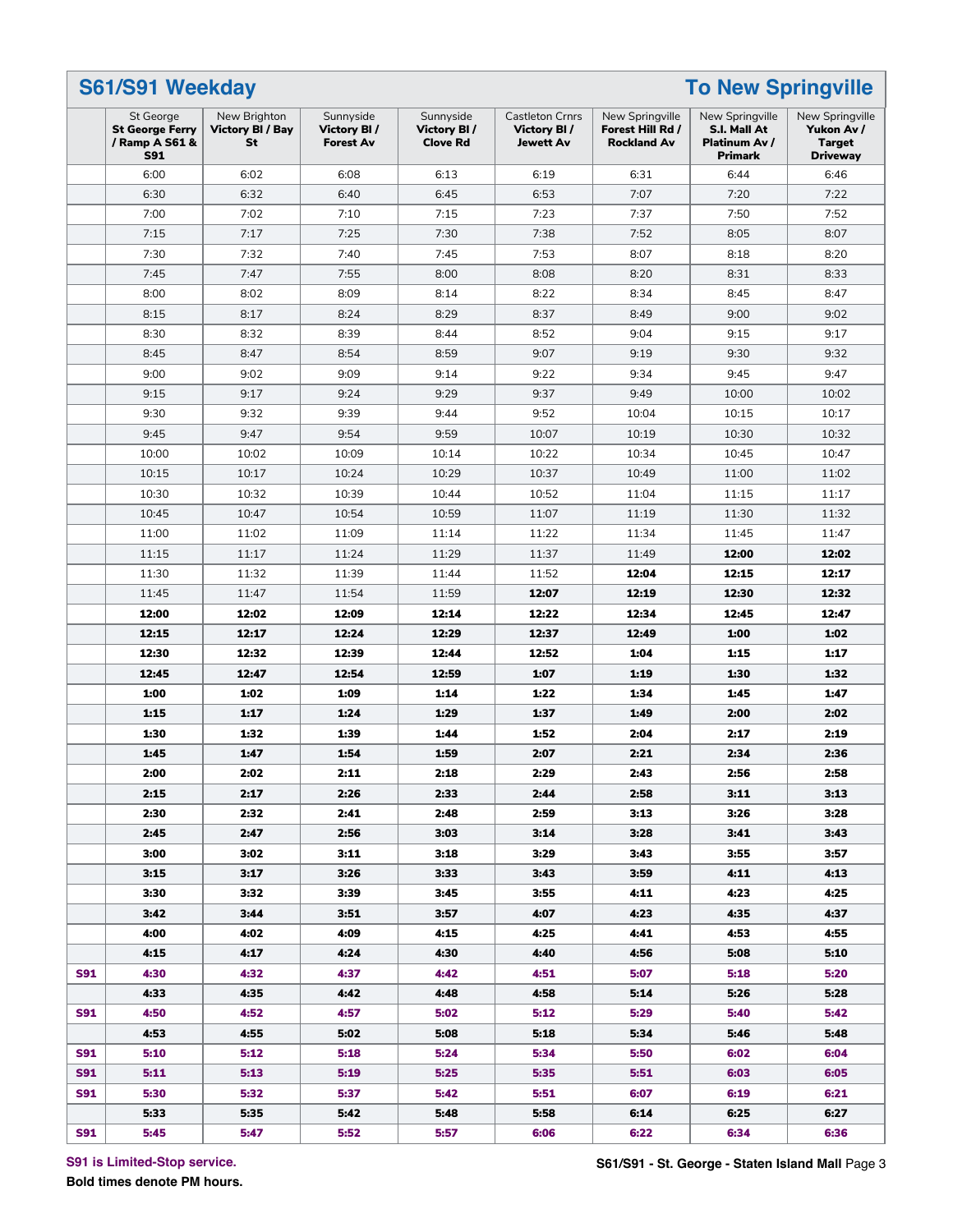|            | St George<br><b>St George Ferry</b><br>/ Ramp A S61 &<br><b>S91</b> | New Brighton<br><b>Victory BI / Bay</b><br>St | Sunnyside<br><b>Victory BI/</b><br><b>Forest Av</b> | Sunnyside<br><b>Victory BI/</b><br><b>Clove Rd</b> | <b>Castleton Crnrs</b><br>Victory BI/<br><b>Jewett Av</b> | New Springville<br>Forest Hill Rd /<br><b>Rockland Av</b> | New Springville<br>S.I. Mall At<br>Platinum Av /<br><b>Primark</b> | New Springville<br>Yukon Av /<br><b>Target</b><br><b>Driveway</b> |
|------------|---------------------------------------------------------------------|-----------------------------------------------|-----------------------------------------------------|----------------------------------------------------|-----------------------------------------------------------|-----------------------------------------------------------|--------------------------------------------------------------------|-------------------------------------------------------------------|
| <b>S91</b> | 6:00                                                                | 6:02                                          | 6:07                                                | 6:12                                               | 6:21                                                      | 6:37                                                      | 6:49                                                               | 6:51                                                              |
|            | 6:03                                                                | 6:05                                          | 6:11                                                | 6:17                                               | 6:26                                                      | 6:42                                                      | 6:52                                                               | 6:54                                                              |
| <b>S91</b> | 6:15                                                                | 6:17                                          | 6:22                                                | 6:27                                               | 6:36                                                      | 6:52                                                      | 7:04                                                               | 7:06                                                              |
| <b>S91</b> | 6:30                                                                | 6:32                                          | 6:36                                                | 6:40                                               | 6:47                                                      | 7:03                                                      | 7:14                                                               | 7:16                                                              |
|            | 6:33                                                                | 6:35                                          | 6:41                                                | 6:46                                               | 6:53                                                      | 7:06                                                      | 7:16                                                               | 7:18                                                              |
| <b>S91</b> | 6:45                                                                | 6:47                                          | 6:51                                                | 6:55                                               | 7:02                                                      | 7:15                                                      | 7:26                                                               | 7:28                                                              |
| <b>S91</b> | 7:00                                                                | 7:02                                          | 7:06                                                | 7:11                                               | 7:17                                                      | 7:30                                                      | 7:41                                                               | 7:43                                                              |
|            | 7:03                                                                | 7:05                                          | 7:11                                                | 7:16                                               | 7:23                                                      | 7:36                                                      | 7:47                                                               | 7:49                                                              |
| <b>S91</b> | 7:15                                                                | 7:17                                          | 7:21                                                | 7:26                                               | 7:32                                                      | 7:44                                                      | 7:55                                                               | 7:57                                                              |
|            | 7:18                                                                | 7:20                                          | 7:26                                                | 7:31                                               | 7:37                                                      | 7:48                                                      | 7:59                                                               | 8:01                                                              |
| <b>S91</b> | 7:30                                                                | 7:32                                          | 7:36                                                | 7:40                                               | 7:46                                                      | 7:58                                                      | 8:09                                                               | 8:11                                                              |
|            | 7:33                                                                | 7:35                                          | 7:41                                                | 7:46                                               | 7:52                                                      | 8:03                                                      | 8:14                                                               | 8:16                                                              |
|            | 7:45                                                                | 7:47                                          | 7:53                                                | 7:58                                               | 8:04                                                      | 8:15                                                      | 8:26                                                               | 8:28                                                              |
|            | 8:00                                                                | 8:02                                          | 8:08                                                | 8:13                                               | 8:19                                                      | 8:30                                                      | 8:41                                                               | 8:43                                                              |
|            | 8:15                                                                | 8:17                                          | 8:23                                                | 8:28                                               | 8:34                                                      | 8:45                                                      | 8:56                                                               | 8:58                                                              |
|            | 8:30                                                                | 8:32                                          | 8:38                                                | 8:43                                               | 8:49                                                      | 9:00                                                      | 9:11                                                               | 9:13                                                              |
|            | 8:45                                                                | 8:47                                          | 8:53                                                | 8:58                                               | 9:04                                                      | 9:15                                                      | 9:26                                                               | 9:28                                                              |
|            | 9:00                                                                | 9:02                                          | 9:08                                                | 9:13                                               | 9:19                                                      | 9:30                                                      | 9:41                                                               | 9:43                                                              |
|            | 9:30                                                                | 9:32                                          | 9:38                                                | 9:43                                               | 9:49                                                      | 10:00                                                     | 10:11                                                              | 10:13                                                             |
|            | 10:00                                                               | 10:02                                         | 10:08                                               | 10:13                                              | 10:19                                                     | 10:30                                                     | 10:39                                                              | 10:41                                                             |
|            | 10:30                                                               | 10:32                                         | 10:38                                               | 10:42                                              | 10:47                                                     | 10:57                                                     | 11:06                                                              | 11:08                                                             |
|            | 11:00                                                               | 11:02                                         | 11:08                                               | 11:12                                              | 11:17                                                     | 11:27                                                     | 11:36                                                              | 11:38                                                             |
|            | 11:30                                                               | 11:32                                         | 11:38                                               | 11:42                                              | 11:47                                                     | 11:57                                                     | 12:06                                                              | 12:08                                                             |
|            | 12:00                                                               | 12:02                                         | 12:08                                               | 12:12                                              | 12:17                                                     | 12:27                                                     | 12:36                                                              | 12:38                                                             |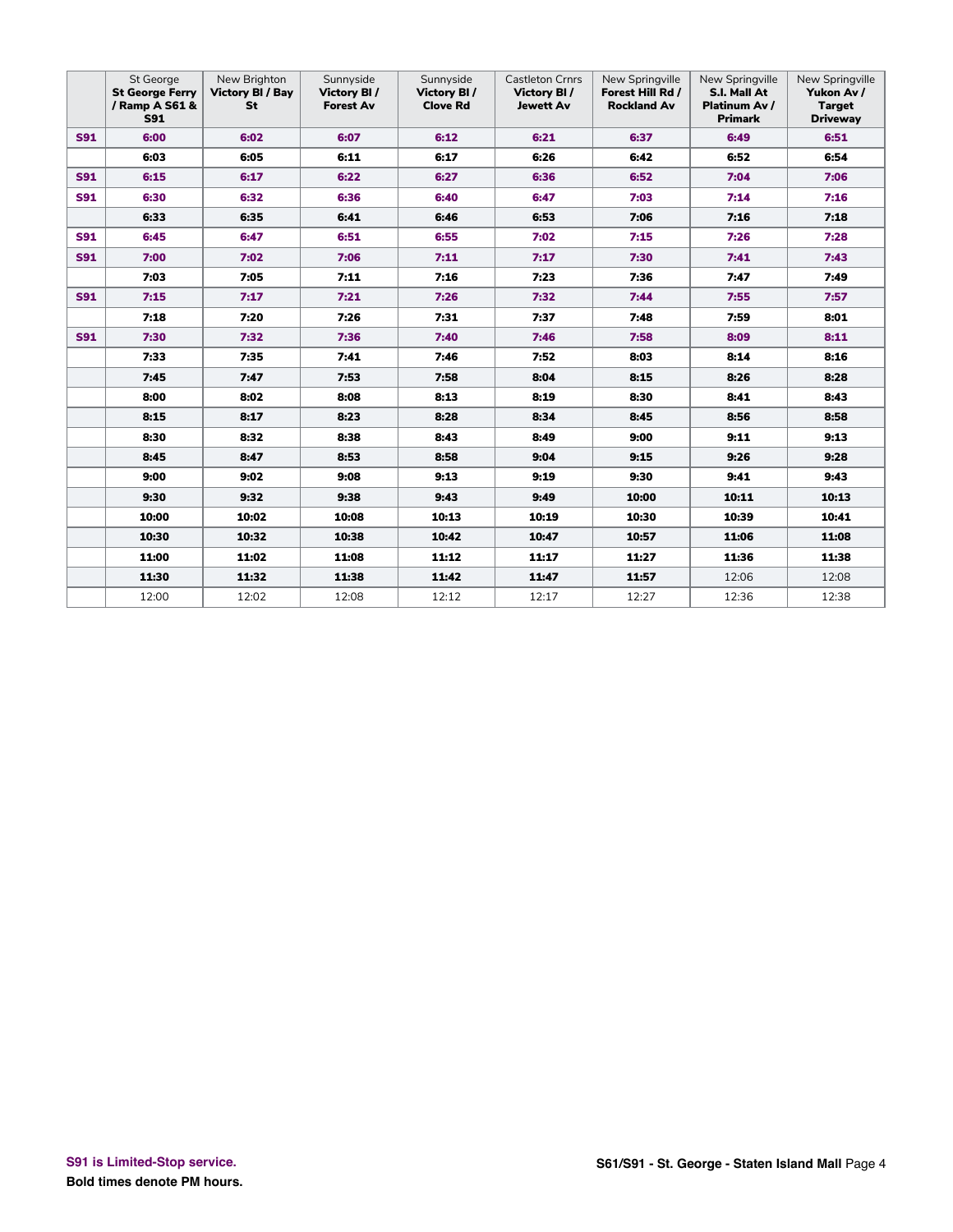|                                                                | S61/S91 Saturday<br><b>To St George</b>                              |                                                                               |                                                                     |                                                |                                             |                                                     |                                       |                                                           |  |
|----------------------------------------------------------------|----------------------------------------------------------------------|-------------------------------------------------------------------------------|---------------------------------------------------------------------|------------------------------------------------|---------------------------------------------|-----------------------------------------------------|---------------------------------------|-----------------------------------------------------------|--|
| New<br>Springville<br>Yukon Av /<br>Watchmans<br><b>Office</b> | New<br>Springville<br>Yukon Av /<br><b>Target</b><br><b>Driveway</b> | <b>New</b><br>Springville<br>S.I. Mall At<br>Platinum Av /<br><b>Best Buy</b> | <b>New</b><br>Springville<br><b>Forest Hill Rd</b><br>/ Rockland Av | Castleton<br>Crnrs<br>Victory BI /<br>Perry Av | Sunnyside<br>Victory BI/<br><b>Clove Rd</b> | Sunnyside<br><b>Victory BI/</b><br><b>Forest Av</b> | New Brighton<br>Victory BI/<br>Bay St | <b>St George</b><br><b>St George</b><br>Ferry / Ramp<br>A |  |
| 6:00                                                           |                                                                      | 6:03                                                                          | 6:14                                                                | 6:24                                           | 6:30                                        | 6:35                                                | 6:40                                  | 6:42                                                      |  |
| 6:15                                                           | $\overline{\phantom{a}}$                                             | 6:18                                                                          | 6:29                                                                | 6:39                                           | 6:45                                        | 6:50                                                | 6:55                                  | 6:57                                                      |  |
| 6:30                                                           | $\blacksquare$                                                       | 6:33                                                                          | 6:44                                                                | 6:54                                           | 7:00                                        | 7:05                                                | 7:10                                  | 7:12                                                      |  |
| 6:45                                                           | $\sim$                                                               | 6:48                                                                          | 6:59                                                                | 7:09                                           | 7:15                                        | 7:20                                                | 7:25                                  | 7:27                                                      |  |
| 7:00                                                           | $\sim$                                                               | 7:03                                                                          | 7:14                                                                | 7:24                                           | 7:30                                        | 7:35                                                | 7:40                                  | 7:42                                                      |  |
| 7:15                                                           | $\overline{\phantom{a}}$                                             | 7:18                                                                          | 7:29                                                                | 7:39                                           | 7:45                                        | 7:50                                                | 7:55                                  | 7:57                                                      |  |
| 7:30                                                           | $\blacksquare$                                                       | 7:33                                                                          | 7:44                                                                | 7:54                                           | 8:00                                        | 8:05                                                | 8:11                                  | 8:13                                                      |  |
| 7:45                                                           | $\overline{\phantom{a}}$                                             | 7:48                                                                          | 7:59                                                                | 8:09                                           | 8:17                                        | 8:22                                                | 8:28                                  | 8:30                                                      |  |
|                                                                | 8:00                                                                 | 8:04                                                                          | 8:15                                                                | 8:25                                           | 8:33                                        | 8:38                                                | 8:44                                  | 8:46                                                      |  |
| $\overline{\phantom{a}}$                                       | 8:15                                                                 | 8:19                                                                          | 8:30                                                                | 8:40                                           | 8:48                                        | 8:53                                                | 8:59                                  | 9:01                                                      |  |
| $\blacksquare$                                                 | 8:30                                                                 | 8:34                                                                          | 8:45                                                                | 8:55                                           | 9:03                                        | 9:08                                                | 9:14                                  | 9:16                                                      |  |
|                                                                | 8:45                                                                 | 8:49                                                                          | 9:00                                                                | 9:10                                           | 9:18                                        | 9:23                                                | 9:29                                  | 9:31                                                      |  |
| $\blacksquare$                                                 | 9:00                                                                 | 9:04                                                                          | 9:15                                                                | 9:25                                           | 9:33                                        | 9:38                                                | 9:44                                  | 9:46                                                      |  |
| $\overline{\phantom{a}}$                                       | 9:15                                                                 | 9:19                                                                          | 9:30                                                                | 9:40                                           | 9:48                                        | 9:53                                                | 9:59                                  | 10:01                                                     |  |
| $\blacksquare$                                                 | 9:30                                                                 | 9:34                                                                          | 9:45                                                                | 9:55                                           | 10:03                                       | 10:08                                               | 10:14                                 | 10:16                                                     |  |
|                                                                | 9:45                                                                 | 9:49                                                                          | 10:00                                                               | 10:10                                          | 10:18                                       | 10:23                                               | 10:29                                 | 10:31                                                     |  |
| $\overline{\phantom{a}}$                                       | 10:00                                                                | 10:04                                                                         | 10:15                                                               | 10:25                                          | 10:33                                       | 10:38                                               | 10:44                                 | 10:46                                                     |  |
| $\overline{\phantom{a}}$                                       | 10:15                                                                | 10:19                                                                         | 10:30                                                               | 10:40                                          | 10:48                                       | 10:53                                               | 10:59                                 | 11:01                                                     |  |
| $\blacksquare$                                                 | 10:30                                                                | 10:34                                                                         | 10:45                                                               | 10:55                                          | 11:03                                       | 11:08                                               | 11:14                                 | 11:16                                                     |  |
| $\overline{\phantom{a}}$                                       | 10:45                                                                | 10:49                                                                         | 11:00                                                               | 11:10                                          | 11:18                                       | 11:23                                               | 11:29                                 | 11:31                                                     |  |
| $\blacksquare$                                                 | 11:00                                                                | 11:04                                                                         | 11:15                                                               | 11:25                                          | 11:33                                       | 11:38                                               | 11:44                                 | 11:46                                                     |  |
| $\blacksquare$                                                 | 11:15                                                                | 11:19                                                                         | 11:30                                                               | 11:41                                          | 11:49                                       | 11:54                                               | 12:00                                 | 12:02                                                     |  |
| $\blacksquare$                                                 | 11:30                                                                | 11:33                                                                         | 11:46                                                               | 11:57                                          | 12:05                                       | 12:10                                               | 12:16                                 | 12:18                                                     |  |
| $\overline{\phantom{a}}$                                       | 11:45                                                                | 11:48                                                                         | 12:01                                                               | 12:12                                          | 12:20                                       | 12:25                                               | 12:31                                 | 12:33                                                     |  |
| ÷                                                              | 12:00                                                                | 12:03                                                                         | 12:16                                                               | 12:27                                          | 12:35                                       | 12:40                                               | 12:46                                 | 12:48                                                     |  |
| $\overline{\phantom{a}}$                                       | 12:15                                                                | 12:18                                                                         | 12:31                                                               | 12:42                                          | 12:50                                       | 12:55                                               | 1:01                                  | 1:03                                                      |  |
| $\blacksquare$                                                 | 12:30                                                                | 12:33                                                                         | 12:46                                                               | 12:57                                          | 1:05                                        | 1:10                                                | 1:16                                  | 1:18                                                      |  |
|                                                                | 12:45                                                                | 12:48                                                                         | 1:01                                                                | 1:12                                           | 1:20                                        | 1:25                                                | 1:31                                  | 1:33                                                      |  |
|                                                                | 1:00                                                                 | 1:03                                                                          | 1:16                                                                | 1:27                                           | 1:35                                        | 1:40                                                | 1:46                                  | 1:48                                                      |  |
|                                                                | 1:15                                                                 | 1:18                                                                          | 1:31                                                                | 1:42                                           | 1:50                                        | 1:55                                                | 2:01                                  | 2:03                                                      |  |
| $\blacksquare$                                                 | 1:30                                                                 | 1:33                                                                          | 1:46                                                                | 1:57                                           | 2:05                                        | 2:10                                                | 2:16                                  | 2:18                                                      |  |
|                                                                | 1:45                                                                 | 1:48                                                                          | 2:01                                                                | 2:12                                           | 2:20                                        | 2:25                                                | 2:31                                  | 2:33                                                      |  |
| $\blacksquare$                                                 | 2:00                                                                 | 2:03                                                                          | 2:16                                                                | 2:27                                           | 2:35                                        | 2:40                                                | 2:46                                  | 2:48                                                      |  |
| $\overline{\phantom{a}}$                                       | 2:15                                                                 | 2:18                                                                          | 2:31                                                                | 2:42                                           | 2:50                                        | 2:55                                                | 3:01                                  | 3:03                                                      |  |
| $\overline{\phantom{a}}$                                       | 2:30                                                                 | 2:33                                                                          | 2:46                                                                | 2:57                                           | 3:05                                        | 3:10                                                | 3:16                                  | 3:18                                                      |  |
|                                                                | 2:45                                                                 | 2:48                                                                          | 3:01                                                                | 3:12                                           | 3:20                                        | 3:25                                                | 3:31                                  | 3:33                                                      |  |
| ÷,                                                             | 3:00                                                                 | 3:03                                                                          | 3:16                                                                | 3:27                                           | 3:35                                        | 3:40                                                | 3:46                                  | 3:48                                                      |  |
| -                                                              | 3:15                                                                 | 3:18                                                                          | 3:31                                                                | 3:42                                           | 3:50                                        | 3:55                                                | 4:01                                  | 4:03                                                      |  |
| $\overline{\phantom{a}}$                                       | 3:30                                                                 | 3:33                                                                          | 3:46                                                                | 3:57                                           | 4:05                                        | 4:10                                                | 4:16                                  | 4:18                                                      |  |
|                                                                | 3:45                                                                 | 3:48                                                                          | 4:01                                                                | 4:12                                           | 4:20                                        | 4:25                                                | 4:31                                  | 4:33                                                      |  |
| $\overline{\phantom{a}}$                                       | 4:00                                                                 | 4:03                                                                          | 4:16                                                                | 4:27                                           | 4:35                                        | 4:40                                                | 4:46                                  | 4:48                                                      |  |
| $\overline{\phantom{a}}$                                       | 4:15                                                                 | 4:18                                                                          | 4:31                                                                | 4:42                                           | 4:50                                        | 4:55                                                | 5:01                                  | 5:03                                                      |  |
| $\overline{\phantom{a}}$                                       | 4:30                                                                 | 4:33                                                                          | 4:46                                                                | 4:57                                           | 5:05                                        | 5:10                                                | 5:16                                  | 5:18                                                      |  |
|                                                                | 4:45                                                                 | 4:48                                                                          | 5:01                                                                | 5:12                                           | 5:20                                        | 5:25                                                | 5:31                                  | 5:33                                                      |  |
|                                                                | 5:00                                                                 | 5:03                                                                          | 5:16                                                                | 5:27                                           | 5:35                                        | 5:40                                                | 5:46                                  | 5:48                                                      |  |

#### **S91 is Limited-Stop service.**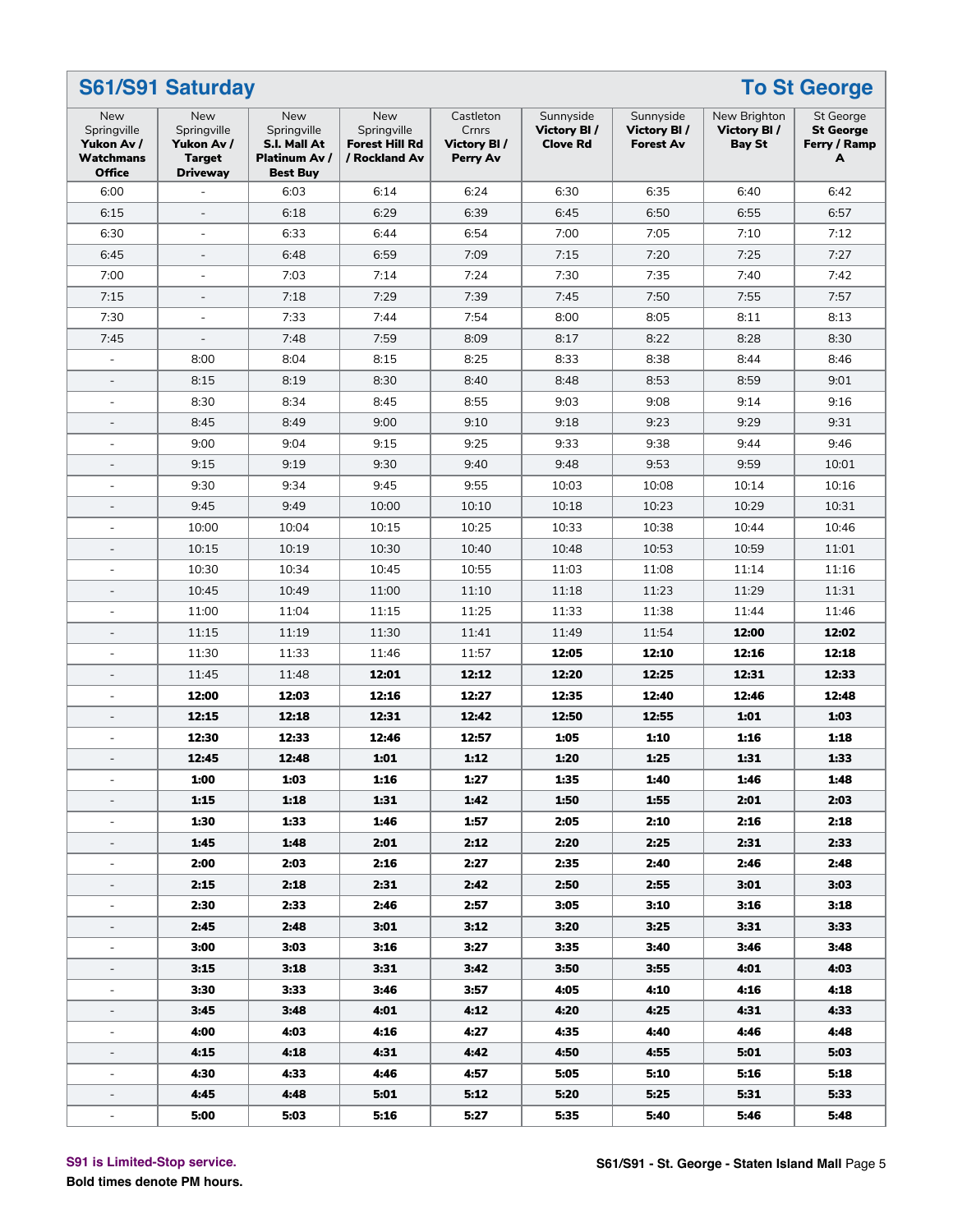| <b>New</b><br>Springville<br>Yukon Av /<br><b>Watchmans</b><br><b>Office</b> | <b>New</b><br>Springville<br>Yukon Av /<br>Target<br><b>Driveway</b> | <b>New</b><br>Springville<br>S.I. Mall At<br>Platinum Av /<br><b>Best Buy</b> | <b>New</b><br>Springville<br><b>Forest Hill Rd</b><br>/ Rockland Av | Castleton<br>Crnrs<br>Victory BI/<br>Perry Av | Sunnyside<br>Victory BI/<br><b>Clove Rd</b> | Sunnyside<br>Victory BI/<br><b>Forest Av</b> | New Brighton<br>Victory BI/<br><b>Bay St</b> | <b>St George</b><br><b>St George</b><br>Ferry / Ramp<br>A |
|------------------------------------------------------------------------------|----------------------------------------------------------------------|-------------------------------------------------------------------------------|---------------------------------------------------------------------|-----------------------------------------------|---------------------------------------------|----------------------------------------------|----------------------------------------------|-----------------------------------------------------------|
|                                                                              | 5:15                                                                 | 5:18                                                                          | 5:31                                                                | 5:42                                          | 5:50                                        | 5:55                                         | 6:01                                         | 6:03                                                      |
|                                                                              | 5:30                                                                 | 5:33                                                                          | 5:46                                                                | 5:57                                          | 6:05                                        | 6:10                                         | 6:16                                         | 6:18                                                      |
|                                                                              | 5:45                                                                 | 5:48                                                                          | 6:01                                                                | 6:12                                          | 6:20                                        | 6:25                                         | 6:31                                         | 6:33                                                      |
|                                                                              | 6:00                                                                 | 6:03                                                                          | 6:16                                                                | 6:27                                          | 6:35                                        | 6:40                                         | 6:46                                         | 6:48                                                      |
|                                                                              | 6:15                                                                 | 6:18                                                                          | 6:31                                                                | 6:42                                          | 6:50                                        | 6:55                                         | 7:01                                         | 7:03                                                      |
|                                                                              | 6:35                                                                 | 6:38                                                                          | 6:51                                                                | 7:02                                          | 7:10                                        | 7:15                                         | 7:21                                         | 7:23                                                      |
|                                                                              | 7:00                                                                 | 7:03                                                                          | 7:16                                                                | 7:27                                          | 7:35                                        | 7:40                                         | 7:46                                         | 7:48                                                      |
|                                                                              | 7:30                                                                 | 7:33                                                                          | 7:46                                                                | 7:57                                          | 8:05                                        | 8:10                                         | 8:16                                         | 8:18                                                      |
|                                                                              | 8:00                                                                 | 8:03                                                                          | 8:16                                                                | 8:27                                          | 8:35                                        | 8:40                                         | 8:46                                         | 8:48                                                      |
|                                                                              | 8:30                                                                 | 8:33                                                                          | 8:45                                                                | 8:55                                          | 9:01                                        | 9:06                                         | 9:12                                         | 9:14                                                      |
|                                                                              | 9:00                                                                 | 9:03                                                                          | 9:15                                                                | 9:25                                          | 9:31                                        | 9:36                                         | 9:42                                         | 9:44                                                      |
|                                                                              | 9:30                                                                 | 9:33                                                                          | 9:45                                                                | 9:55                                          | 10:01                                       | 10:06                                        | 10:12                                        | 10:14                                                     |
|                                                                              | 10:00                                                                | 10:03                                                                         | 10:15                                                               | 10:25                                         | 10:31                                       | 10:36                                        | 10:42                                        | 10:44                                                     |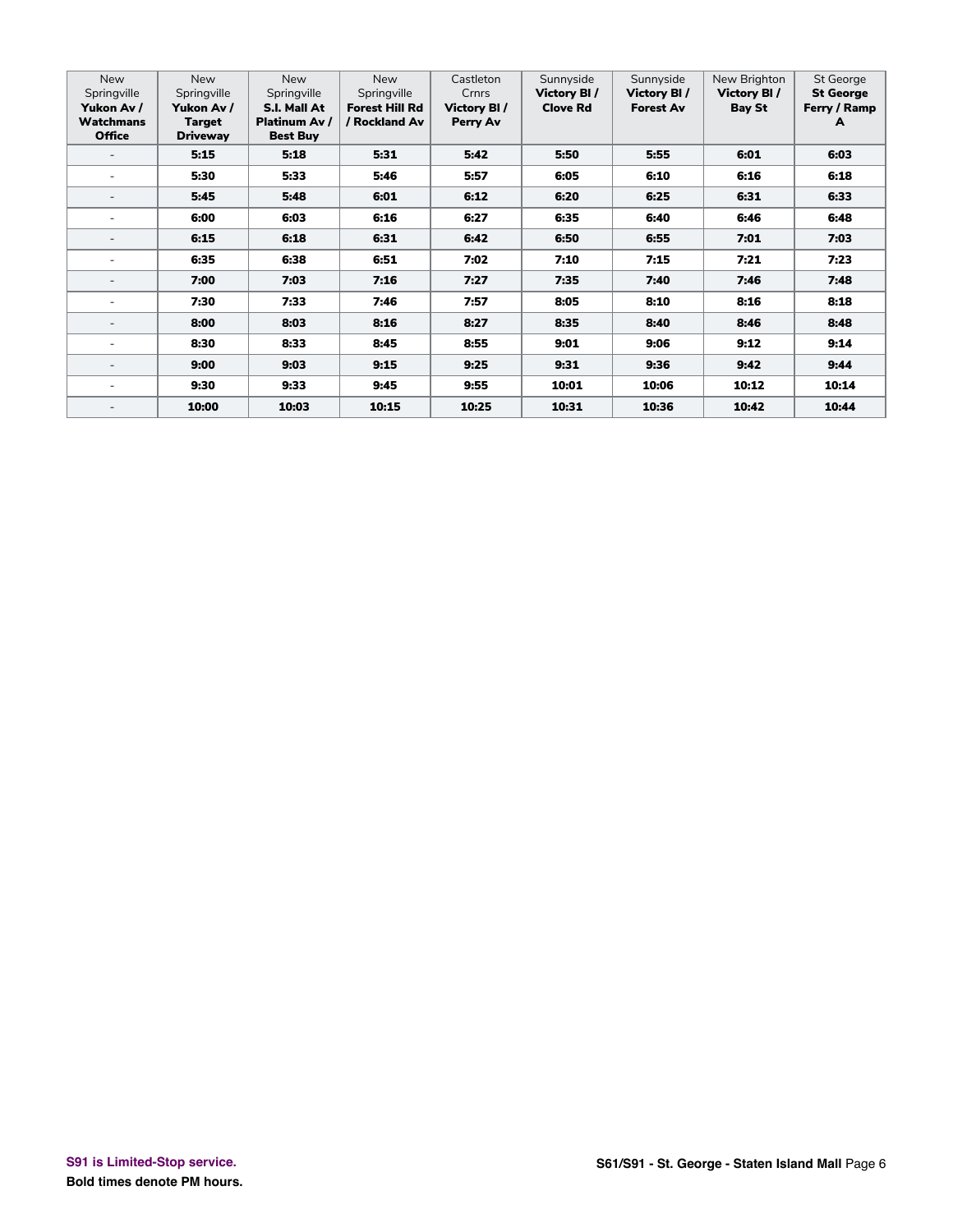#### **S61/S91 Saturday To New Springville** St George **St George Ferry / Ramp A S61 & S91** New Brighton **Victory Bl / Bay St** Sunnyside **Victory Bl / Forest Av** Sunnyside **Victory Bl / Clove Rd** Castleton Crnrs **Victory Bl / Jewett Av** New Springville **Forest Hill Rd / Rockland Av** New Springville **S.I. Mall At Platinum Av / Primark** New Springville **Yukon Av / Target Driveway** 7:00 7:02 7:08 7:13 7:19 7:30 7:40 7:42 7:20 7:22 7:28 7:33 7:39 7:50 8:00 8:02 7:40 7:42 7:48 7:53 7:59 8:10 8:20 8:22 8:00 | 8:02 | 8:08 | 8:13 | 8:19 | 8:30 | 8:40 | 8:42 8:15 | 8:17 | 8:23 | 8:28 | 8:34 | 8:45 | 8:55 | 8:57 8:30 | 8:32 | 8:38 | 8:43 | 8:51 | 9:02 | 9:12 | 9:14 8:45 | 8:47 | 8:53 | 8:58 | 9:06 | 9:17 | 9:27 | 9:29 9:00 9:02 9:08 9:13 9:21 9:32 9:42 9:44 9:15 9:17 9:23 9:28 9:36 9:47 9:57 9:59 9:30 | 9:32 | 9:38 | 9:43 | 9:51 | 10:02 | 10:12 | 10:14 9:45 | 9:47 | 9:53 | 9:58 | 10:06 | 10:17 | 10:27 | 10:29 10:00 10:02 10:08 10:13 10:21 10:32 10:42 10:44 10:15 10:17 10:23 10:28 10:36 10:47 10:57 10:59 10:30 | 10:32 | 10:38 | 10:43 | 10:51 | 11:02 | 11:13 | 11:15 10:45 | 10:47 | 10:53 | 10:58 | 11:06 | 11:17 | 11:28 | 11:30 11:00 11:02 11:09 11:14 11:23 11:34 11:45 11:47 11:15 11:17 11:24 11:29 11:38 11:49 **12:00 12:02** 11:30 | 11:32 | 11:39 | 11:44 | 11:53 | **12:04 | 12:15 | 12:17** 11:45 11:47 11:54 11:59 **12:08 12:19 12:30 12:32 12:00 12:02 12:09 12:14 12:23 12:34 12:45 12:47 12:15 12:17 12:24 12:29 12:38 12:49 1:00 1:02 12:30 12:32 12:39 12:44 12:53 1:04 1:15 1:17 12:45 12:47 12:54 12:59 1:08 1:19 1:30 1:32 1:00 1:02 1:09 1:14 1:23 1:34 1:45 1:47 1:15 1:17 1:24 1:29 1:38 1:49 2:00 2:02 1:30 1:32 1:39 1:44 1:53 2:04 2:15 2:17 1:45 1:47 1:54 1:59 2:08 2:19 2:30 2:32 2:00 2:02 2:09 2:14 2:23 2:34 2:45 2:47 2:15 2:17 2:24 2:29 2:38 2:49 3:00 3:02 2:30 2:32 2:39 2:44 2:53 3:04 3:15 3:17 2:45 2:47 2:54 2:59 3:08 3:19 3:30 3:32 3:00 3:02 3:09 3:14 3:23 3:34 3:45 3:47 3:15 3:17 3:24 3:29 3:38 3:49 4:00 4:02 3:30 3:32 3:39 3:44 3:53 4:04 4:15 4:17 3:45 3:47 3:54 3:59 4:08 4:19 4:30 4:32 4:00 4:02 4:08 4:13 4:20 4:31 4:42 4:44 4:15 4:17 4:23 4:28 4:35 4:46 4:57 4:59 4:30 4:32 4:38 4:43 4:50 5:01 5:12 5:14 4:45 4:47 4:53 4:58 5:05 5:16 5:27 5:29 5:00 5:02 5:08 5:13 5:20 5:31 5:41 5:43 5:15 5:17 5:23 5:28 5:35 5:46 5:56 5:58 5:30 5:32 5:38 5:43 5:49 6:00 6:10 6:12 5:45 5:47 5:53 5:58 6:04 6:15 6:25 6:27 6:00 6:02 6:08 6:13 6:19 6:30 6:40 6:42 6:15 6:17 6:23 6:28 6:34 6:45 6:55 6:57 6:30 6:32 6:38 6:43 6:49 7:00 7:10 7:12**

#### **S91 is Limited-Stop service.**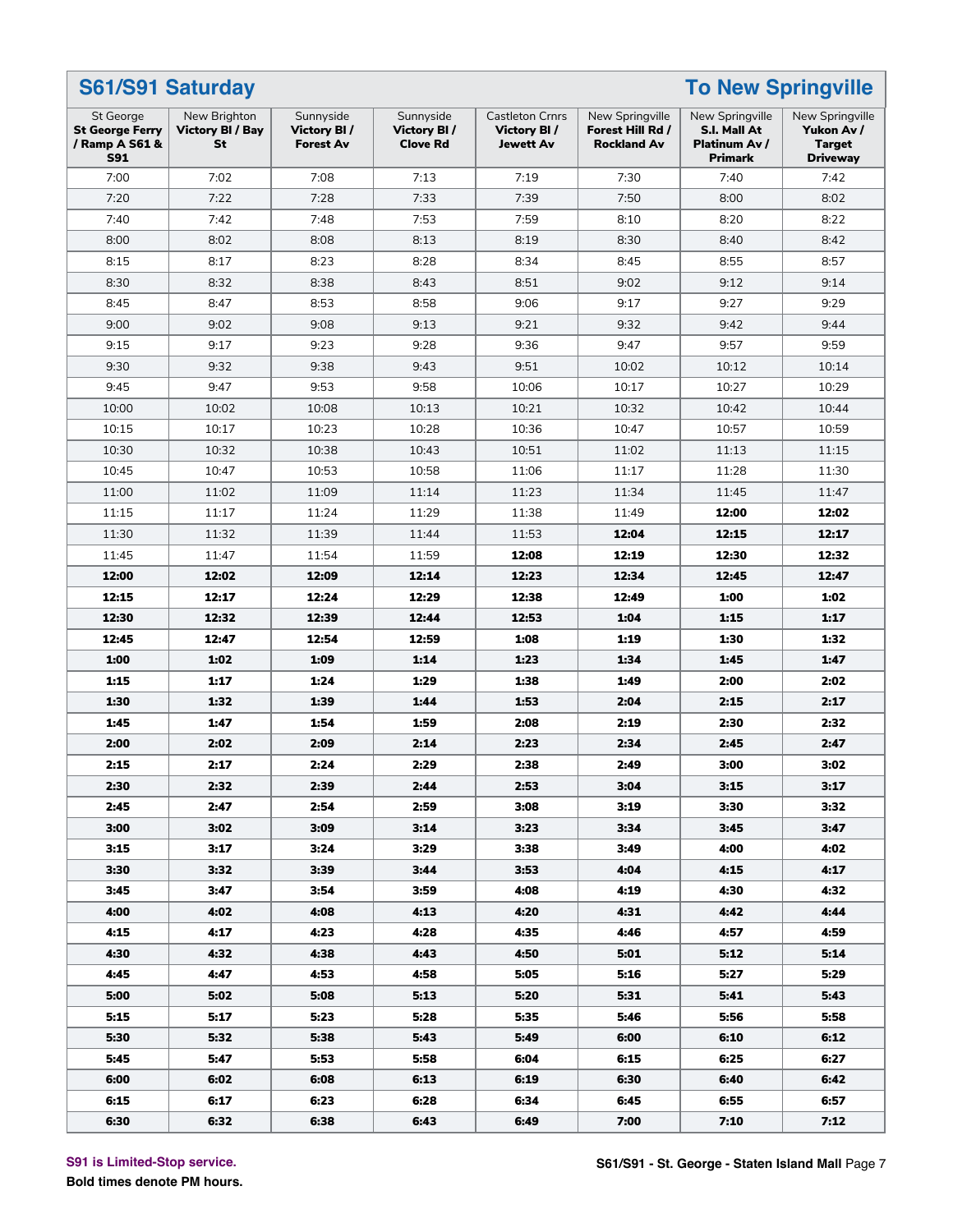| St George<br><b>St George Ferry</b><br>/ Ramp A S61 &<br><b>S91</b> | New Brighton<br>Victory BI / Bay<br>St | Sunnyside<br>Victory BI/<br><b>Forest Av</b> | Sunnyside<br>Victory BI/<br><b>Clove Rd</b> | <b>Castleton Crnrs</b><br>Victory BI/<br>Jewett Av | New Springville<br>Forest Hill Rd /<br><b>Rockland Av</b> | New Springville<br>S.I. Mall At<br>Platinum Av /<br><b>Primark</b> | New Springville<br>Yukon Av /<br>Target<br><b>Driveway</b> |
|---------------------------------------------------------------------|----------------------------------------|----------------------------------------------|---------------------------------------------|----------------------------------------------------|-----------------------------------------------------------|--------------------------------------------------------------------|------------------------------------------------------------|
| 6:45                                                                | 6:47                                   | 6:53                                         | 6:58                                        | 7:04                                               | 7:15                                                      | 7:25                                                               | 7:27                                                       |
| 7:00                                                                | 7:02                                   | 7:08                                         | 7:13                                        | 7:19                                               | 7:30                                                      | 7:40                                                               | 7:42                                                       |
| 7:30                                                                | 7:32                                   | 7:38                                         | 7:43                                        | 7:49                                               | 8:00                                                      | 8:10                                                               | 8:12                                                       |
| 8:00                                                                | 8:02                                   | 8:08                                         | 8:13                                        | 8:19                                               | 8:30                                                      | 8:40                                                               | 8:42                                                       |
| 8:30                                                                | 8:32                                   | 8:38                                         | 8:43                                        | 8:49                                               | 9:00                                                      | 9:10                                                               | 9:12                                                       |
| 9:00                                                                | 9:02                                   | 9:08                                         | 9:13                                        | 9:19                                               | 9:30                                                      | 9:40                                                               | 9:42                                                       |
| 9:30                                                                | 9:32                                   | 9:38                                         | 9:42                                        | 9:47                                               | 9:57                                                      | 10:07                                                              | 10:09                                                      |
| 10:00                                                               | 10:02                                  | 10:08                                        | 10:12                                       | 10:17                                              | 10:27                                                     | 10:37                                                              | 10:39                                                      |
| 10:30                                                               | 10:32                                  | 10:38                                        | 10:42                                       | 10:47                                              | 10:57                                                     | 11:07                                                              | 11:09                                                      |
| 11:00                                                               | 11:02                                  | 11:08                                        | 11:12                                       | 11:17                                              | 11:27                                                     | 11:37                                                              | 11:39                                                      |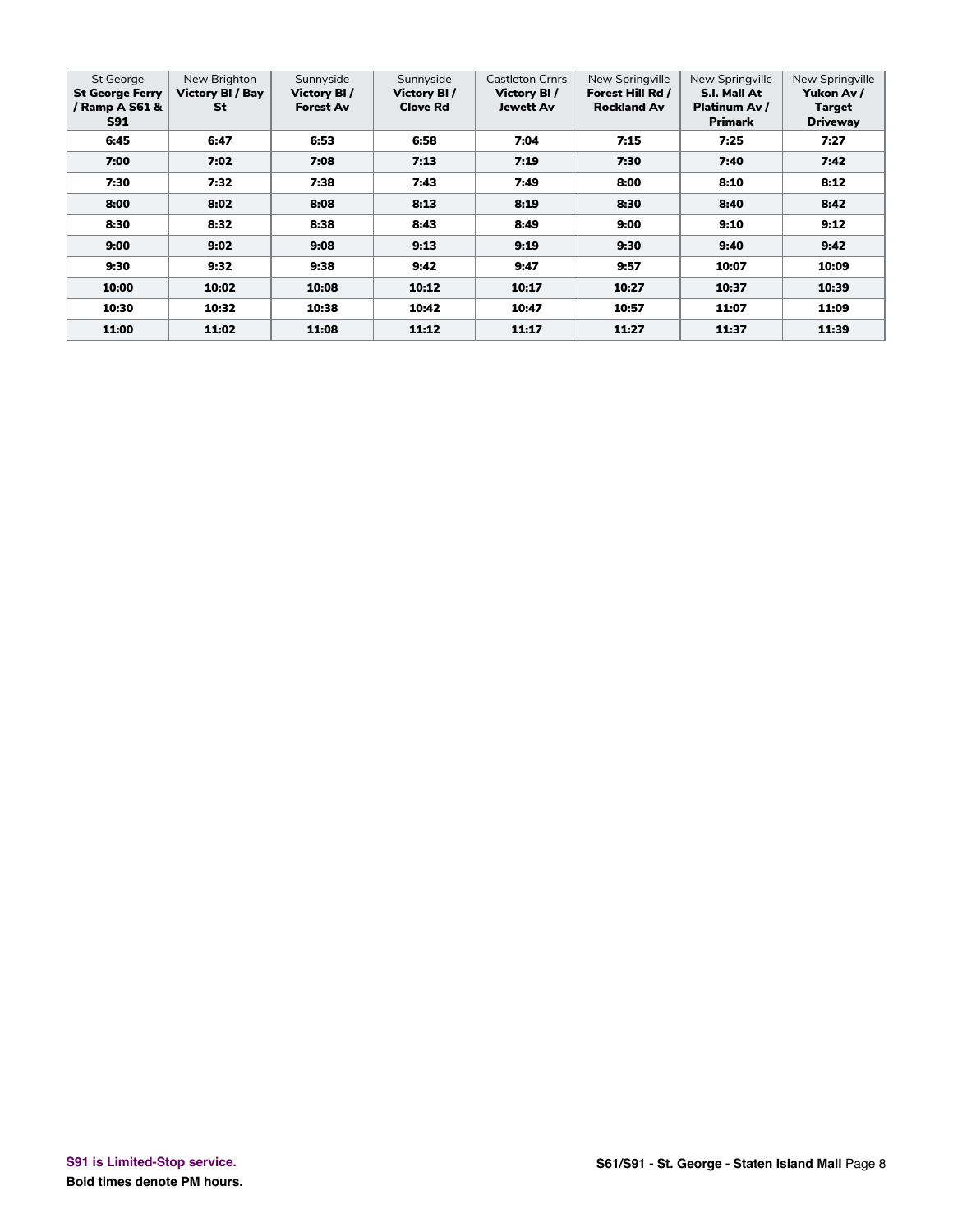| S61/S91 Sunday<br><b>To St George</b>                                 |                                                                      |                                                                        |                                                              |                                                      |                                             |                                              |                                       |                                                    |
|-----------------------------------------------------------------------|----------------------------------------------------------------------|------------------------------------------------------------------------|--------------------------------------------------------------|------------------------------------------------------|---------------------------------------------|----------------------------------------------|---------------------------------------|----------------------------------------------------|
| New<br>Springville<br>Yukon Av /<br><b>Watchmans</b><br><b>Office</b> | New<br>Springville<br>Yukon Av /<br><b>Target</b><br><b>Driveway</b> | New<br>Springville<br>S.I. Mall At<br>Platinum Av /<br><b>Best Buv</b> | New<br>Springville<br><b>Forest Hill Rd</b><br>/ Rockland Av | Castleton<br>Crnrs<br>Victory BI/<br><b>Perry Av</b> | Sunnyside<br>Victory BI/<br><b>Clove Rd</b> | Sunnyside<br>Victory BI/<br><b>Forest Av</b> | New Brighton<br>Victory BI/<br>Bay St | St George<br><b>St George</b><br>Ferry / Ramp<br>A |
| 6:45                                                                  |                                                                      | 6:48                                                                   | 6:59                                                         | 7:09                                                 | 7:14                                        | 7:18                                         | 7:23                                  | 7:24                                               |
| 7:10                                                                  | $\overline{\phantom{a}}$                                             | 7:13                                                                   | 7:24                                                         | 7:34                                                 | 7:39                                        | 7:43                                         | 7:48                                  | 7:49                                               |
| 7:35                                                                  | $\blacksquare$                                                       | 7:38                                                                   | 7:49                                                         | 7:59                                                 | 8:04                                        | 8:08                                         | 8:13                                  | 8:14                                               |
| 8:00                                                                  | $\bar{\phantom{a}}$                                                  | 8:03                                                                   | 8:14                                                         | 8:24                                                 | 8:29                                        | 8:33                                         | 8:39                                  | 8:40                                               |
| ÷,                                                                    | 8:30                                                                 | 8:33                                                                   | 8:45                                                         | 8:55                                                 | 9:02                                        | 9:07                                         | 9:13                                  | 9:14                                               |
| $\overline{\phantom{0}}$                                              | 9:00                                                                 | 9:03                                                                   | 9:15                                                         | 9:25                                                 | 9:32                                        | 9:37                                         | 9:43                                  | 9:44                                               |
| $\blacksquare$                                                        | 9:30                                                                 | 9:33                                                                   | 9:45                                                         | 9:55                                                 | 10:02                                       | 10:07                                        | 10:13                                 | 10:14                                              |
| $\overline{\phantom{a}}$                                              | 10:00                                                                | 10:03                                                                  | 10:15                                                        | 10:25                                                | 10:32                                       | 10:37                                        | 10:43                                 | 10:44                                              |
| $\overline{\phantom{a}}$                                              | 10:30                                                                | 10:33                                                                  | 10:45                                                        | 10:55                                                | 11:02                                       | 11:07                                        | 11:13                                 | 11:14                                              |
| $\overline{\phantom{a}}$                                              | 10:45                                                                | 10:48                                                                  | 11:00                                                        | 11:10                                                | 11:17                                       | 11:22                                        | 11:28                                 | 11:29                                              |
| $\blacksquare$                                                        | 11:00                                                                | 11:03                                                                  | 11:15                                                        | 11:25                                                | 11:32                                       | 11:37                                        | 11:43                                 | 11:44                                              |
| $\overline{\phantom{a}}$                                              | 11:15                                                                | 11:18                                                                  | 11:30                                                        | 11:40                                                | 11:47                                       | 11:52                                        | 11:58                                 | 11:59                                              |
| $\blacksquare$                                                        | 11:30                                                                | 11:33                                                                  | 11:45                                                        | 11:55                                                | 12:02                                       | 12:07                                        | 12:13                                 | 12:14                                              |
| $\overline{\phantom{a}}$                                              | 11:45                                                                | 11:48                                                                  | 12:00                                                        | 12:10                                                | 12:17                                       | 12:22                                        | 12:28                                 | 12:29                                              |
| $\blacksquare$                                                        | 12:00                                                                | 12:03                                                                  | 12:15                                                        | 12:25                                                | 12:32                                       | 12:37                                        | 12:43                                 | 12:45                                              |
| $\overline{a}$                                                        | 12:15                                                                | 12:18                                                                  | 12:30                                                        | 12:41                                                | 12:49                                       | 12:54                                        | 1:00                                  | 1:02                                               |
|                                                                       | 12:30                                                                | 12:34                                                                  | 12:47                                                        | 12:58                                                | 1:06                                        | 1:11                                         | 1:17                                  | 1:19                                               |
| $\overline{\phantom{a}}$                                              | 12:45                                                                | 12:49                                                                  | 1:02                                                         | 1:13                                                 | 1:21                                        | 1:26                                         | 1:32                                  | 1:34                                               |
| $\blacksquare$                                                        | 1:00                                                                 | 1:04                                                                   | 1:17                                                         | 1:28                                                 | 1:36                                        | 1:41                                         | 1:47                                  | 1:49                                               |
| $\overline{\phantom{a}}$                                              | 1:15                                                                 | 1:19                                                                   | 1:32                                                         | 1:43                                                 | 1:51                                        | 1:56                                         | 2:02                                  | 2:04                                               |
| $\blacksquare$                                                        | 1:30                                                                 | 1:34                                                                   | 1:47                                                         | 1:58                                                 | 2:06                                        | 2:11                                         | 2:17                                  | 2:19                                               |
| $\overline{\phantom{a}}$                                              | 1:45                                                                 | 1:49                                                                   | 2:02                                                         | 2:13                                                 | 2:21                                        | 2:26                                         | 2:32                                  | 2:34                                               |
| $\blacksquare$                                                        | 2:00                                                                 | 2:04                                                                   | 2:17                                                         | 2:28                                                 | 2:36                                        | 2:41                                         | 2:47                                  | 2:49                                               |
| $\overline{a}$                                                        | 2:15                                                                 | 2:19                                                                   | 2:32                                                         | 2:43                                                 | 2:51                                        | 2:56                                         | 3:02                                  | 3:04                                               |
|                                                                       | 2:30                                                                 | 2:34                                                                   | 2:47                                                         | 2:58                                                 | 3:06                                        | 3:11                                         | 3:17                                  | 3:19                                               |
| $\overline{\phantom{0}}$                                              | 2:45                                                                 | 2:49                                                                   | 3:02                                                         | 3:13                                                 | 3:21                                        | 3:26                                         | 3:32                                  | 3:34                                               |
| L,                                                                    | 3:00                                                                 | 3:04                                                                   | 3:17                                                         | 3:28                                                 | 3:36                                        | 3:41                                         | 3:47                                  | 3:49                                               |
| $\overline{a}$                                                        | 3:20                                                                 | 3:24                                                                   | 3:37                                                         | 3:48                                                 | 3:56                                        | 4:01                                         | 4:07                                  | 4:09                                               |
|                                                                       | 3:40                                                                 | 3:44                                                                   | 3:57                                                         | 4:08                                                 | 4:16                                        | 4:21                                         | 4:27                                  | 4:29                                               |
| Ξ.                                                                    | 4:00                                                                 | 4:04                                                                   | 4:17                                                         | 4:28                                                 | 4:36                                        | 4:41                                         | 4:47                                  | 4:49                                               |
| ÷,                                                                    | 4:30                                                                 | 4:34                                                                   | 4:47                                                         | 4:58                                                 | 5:06                                        | 5:11                                         | 5:17                                  | 5:19                                               |
|                                                                       | 5:00                                                                 | 5:04                                                                   | 5:17                                                         | 5:28                                                 | 5:36                                        | 5:41                                         | 5:47                                  | 5:49                                               |
| $\overline{\phantom{a}}$                                              | 5:30                                                                 | 5:34                                                                   | 5:47                                                         | 5:58                                                 | 6:06                                        | 6:11                                         | 6:17                                  | 6:19                                               |
| $\overline{\phantom{a}}$                                              | 6:00                                                                 | 6:04                                                                   | 6:17                                                         | 6:28                                                 | 6:36                                        | 6:41                                         | 6:47                                  | 6:49                                               |
| $\overline{\phantom{a}}$                                              | 6:30                                                                 | 6:34                                                                   | 6:47                                                         | 6:58                                                 | 7:06                                        | 7:11                                         | 7:17                                  | 7:19                                               |
|                                                                       | 7:00                                                                 | 7:04                                                                   | 7:17                                                         | 7:28                                                 | 7:36                                        | 7:41                                         | 7:47                                  | 7:48                                               |
|                                                                       | 7:30                                                                 | 7:34                                                                   | 7:46                                                         | 7:56                                                 | 8:03                                        | 8:08                                         | 8:14                                  | 8:15                                               |
| $\overline{\phantom{a}}$                                              | 8:00                                                                 | 8:04                                                                   | 8:16                                                         | 8:26                                                 | 8:33                                        | 8:38                                         | 8:44                                  | 8:45                                               |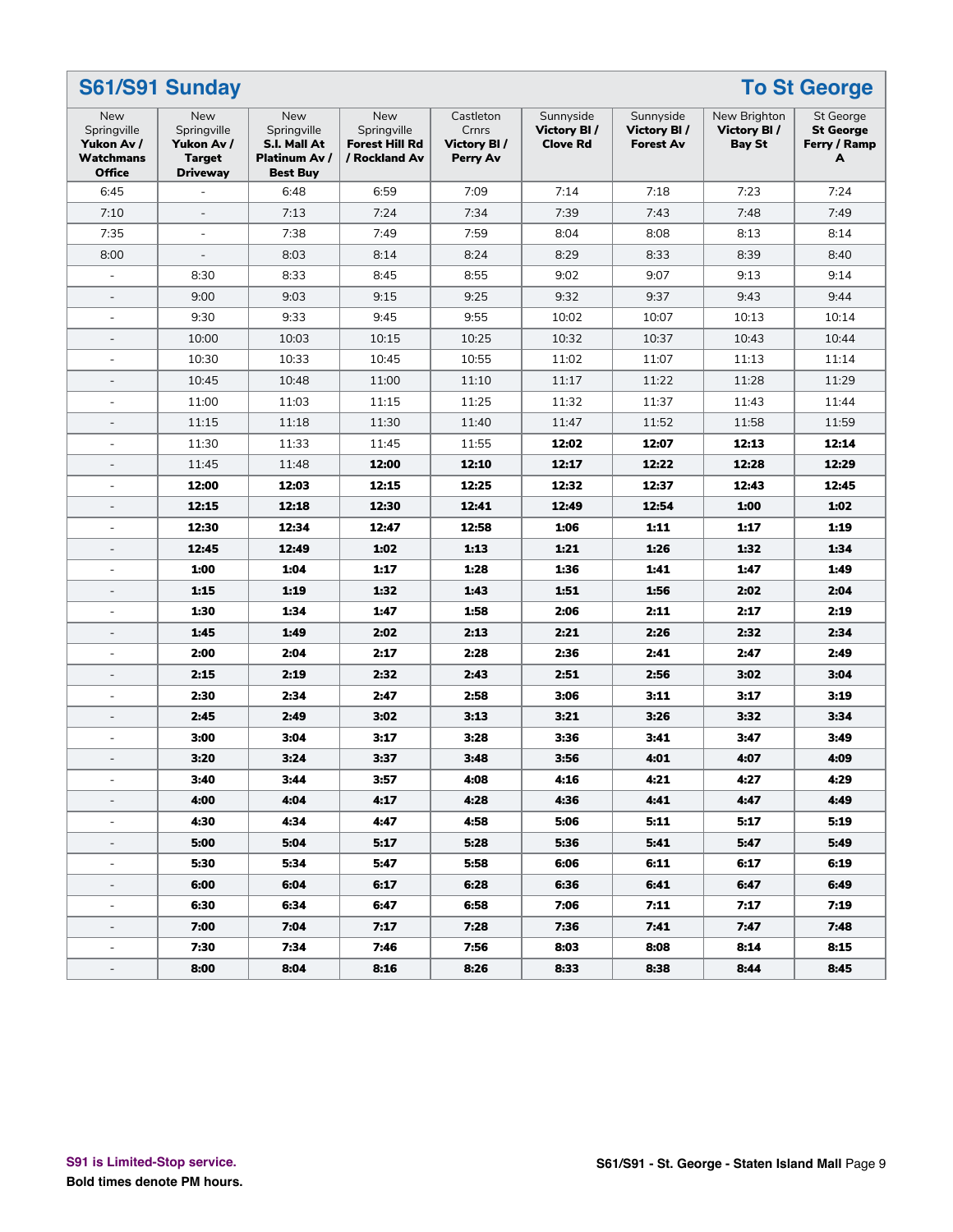| <b>To New Springville</b><br>S61/S91 Sunday                                |                                               |                                              |                                             |                                                           |                                                           |                                                             |                                                                   |  |
|----------------------------------------------------------------------------|-----------------------------------------------|----------------------------------------------|---------------------------------------------|-----------------------------------------------------------|-----------------------------------------------------------|-------------------------------------------------------------|-------------------------------------------------------------------|--|
| <b>St George</b><br><b>St George Ferry</b><br>/ Ramp A S61 &<br><b>S91</b> | New Brighton<br><b>Victory BI / Bay</b><br>St | Sunnyside<br>Victory BI/<br><b>Forest Av</b> | Sunnyside<br>Victory BI/<br><b>Clove Rd</b> | <b>Castleton Crnrs</b><br>Victory BI/<br><b>Jewett Av</b> | New Springville<br>Forest Hill Rd /<br><b>Rockland Av</b> | New Springville<br>S.I. Mall At<br>Platinum Av /<br>Primark | New Springville<br>Yukon Av /<br><b>Target</b><br><b>Driveway</b> |  |
| 7:30                                                                       | 7:31                                          | 7:37                                         | 7:41                                        | 7:47                                                      | 7:58                                                      | 8:08                                                        | 8:10                                                              |  |
| 8:00                                                                       | 8:01                                          | 8:07                                         | 8:11                                        | 8:17                                                      | 8:28                                                      | 8:38                                                        | 8:40                                                              |  |
| 8:30                                                                       | 8:31                                          | 8:38                                         | 8:43                                        | 8:50                                                      | 9:01                                                      | 9:12                                                        | 9:14                                                              |  |
| 9:00                                                                       | 9:01                                          | 9:08                                         | 9:13                                        | 9:20                                                      | 9:31                                                      | 9:42                                                        | 9:44                                                              |  |
| 9:30                                                                       | 9:31                                          | 9:38                                         | 9:43                                        | 9:50                                                      | 10:01                                                     | 10:12                                                       | 10:14                                                             |  |
| 10:00                                                                      | 10:01                                         | 10:08                                        | 10:13                                       | 10:20                                                     | 10:31                                                     | 10:42                                                       | 10:44                                                             |  |
| 10:30                                                                      | 10:31                                         | 10:38                                        | 10:43                                       | 10:50                                                     | 11:01                                                     | 11:12                                                       | 11:14                                                             |  |
| 11:00                                                                      | 11:01                                         | 11:08                                        | 11:13                                       | 11:20                                                     | 11:31                                                     | 11:42                                                       | 11:44                                                             |  |
| 11:30                                                                      | 11:31                                         | 11:38                                        | 11:43                                       | 11:50                                                     | 12:01                                                     | 12:12                                                       | 12:14                                                             |  |
| 11:45                                                                      | 11:46                                         | 11:53                                        | 11:58                                       | 12:05                                                     | 12:16                                                     | 12:27                                                       | 12:29                                                             |  |
| 12:00                                                                      | 12:01                                         | 12:08                                        | 12:13                                       | 12:20                                                     | 12:31                                                     | 12:42                                                       | 12:44                                                             |  |
| 12:15                                                                      | 12:16                                         | 12:23                                        | 12:28                                       | 12:35                                                     | 12:46                                                     | 12:57                                                       | 12:59                                                             |  |
| 12:30                                                                      | 12:31                                         | 12:38                                        | 12:43                                       | 12:50                                                     | 1:01                                                      | 1:12                                                        | 1:14                                                              |  |
| 12:45                                                                      | 12:46                                         | 12:53                                        | 12:58                                       | 1:05                                                      | 1:16                                                      | 1:27                                                        | 1:29                                                              |  |
| 1:00                                                                       | 1:01                                          | 1:08                                         | 1:13                                        | 1:20                                                      | 1:31                                                      | 1:43                                                        | 1:45                                                              |  |
| 1:15                                                                       | 1:16                                          | 1:23                                         | 1:28                                        | 1:35                                                      | 1:47                                                      | 1:59                                                        | 2:01                                                              |  |
| 1:30                                                                       | 1:32                                          | 1:39                                         | 1:44                                        | 1:51                                                      | 2:03                                                      | 2:15                                                        | 2:17                                                              |  |
| 1:45                                                                       | 1:47                                          | 1:54                                         | 1:59                                        | 2:06                                                      | 2:18                                                      | 2:30                                                        | 2:32                                                              |  |
| 2:00                                                                       | 2:02                                          | 2:09                                         | 2:14                                        | 2:21                                                      | 2:33                                                      | 2:45                                                        | 2:47                                                              |  |
| 2:15                                                                       | 2:17                                          | 2:24                                         | 2:29                                        | 2:36                                                      | 2:48                                                      | 3:00                                                        | 3:02                                                              |  |
| 2:30                                                                       | 2:32                                          | 2:39                                         | 2:44                                        | 2:51                                                      | 3:03                                                      | 3:15                                                        | 3:17                                                              |  |
| 2:45                                                                       | 2:47                                          | 2:54                                         | 2:59                                        | 3:06                                                      | 3:18                                                      | 3:30                                                        | 3:32                                                              |  |
| 3:00                                                                       | 3:02                                          | 3:09                                         | 3:14                                        | 3:21                                                      | 3:33                                                      | 3:45                                                        | 3:47                                                              |  |
| 3:15                                                                       | 3:17                                          | 3:24                                         | 3:29                                        | 3:36                                                      | 3:48                                                      | 4:00                                                        | 4:02                                                              |  |
| 3:30                                                                       | 3:32                                          | 3:39                                         | 3:44                                        | 3:51                                                      | 4:03                                                      | 4:14                                                        | 4:16                                                              |  |
| 3:45                                                                       | 3:47                                          | 3:54                                         | 3:59                                        | 4:06                                                      | 4:17                                                      | 4:28                                                        | 4:30                                                              |  |
| 4:00                                                                       | 4:02                                          | 4:08                                         | 4:13                                        | 4:20                                                      | 4:31                                                      | 4:42                                                        | 4:44                                                              |  |
| 4:20                                                                       | 4:22                                          | 4:28                                         | 4:33                                        | 4:40                                                      | 4:51                                                      | 5:02                                                        | 5:04                                                              |  |
| 4:40                                                                       | 4:42                                          | 4:48                                         | 4:53                                        | 5:00                                                      | 5:11                                                      | 5:22                                                        | 5:24                                                              |  |
| 5:00                                                                       | 5:02                                          | 5:08                                         | 5:13                                        | 5:20                                                      | 5:31                                                      | 5:42                                                        | 5:44                                                              |  |
| 5:30                                                                       | 5:32                                          | 5:38                                         | 5:43                                        | 5:50                                                      | 6:01                                                      | 6:12                                                        | 6:14                                                              |  |
| 6:00                                                                       | 6:02                                          | 6:08                                         | 6:13                                        | 6:20                                                      | 6:31                                                      | 6:42                                                        | 6:44                                                              |  |
| 6:30                                                                       | 6:32                                          | 6:38                                         | 6:43                                        | 6:50                                                      | 7:01                                                      | 7:12                                                        | 7:14                                                              |  |
| 7:00                                                                       | 7:02                                          | 7:08                                         | 7:13                                        | 7:20                                                      | 7:31                                                      | 7:41                                                        | 7:43                                                              |  |
| 7:30                                                                       | 7:32                                          | 7:38                                         | 7:43                                        | 7:49                                                      | 8:00                                                      | 8:10                                                        | 8:12                                                              |  |
| 8:00                                                                       | 8:02                                          | 8:08                                         | 8:13                                        | 8:19                                                      | 8:30                                                      | 8:40                                                        | 8:42                                                              |  |
| 8:30                                                                       | 8:32                                          | 8:38                                         | 8:43                                        | 8:49                                                      | 9:00                                                      | 9:10                                                        | 9:12                                                              |  |
| 9:00                                                                       | 9:02                                          | 9:08                                         | 9:12                                        | 9:18                                                      | 9:28                                                      | 9:38                                                        | 9:40                                                              |  |
| 9:01                                                                       | 9:03                                          | 9:09                                         | 9:13                                        | 9:19                                                      | 9:29                                                      | 9:39                                                        | 9:41                                                              |  |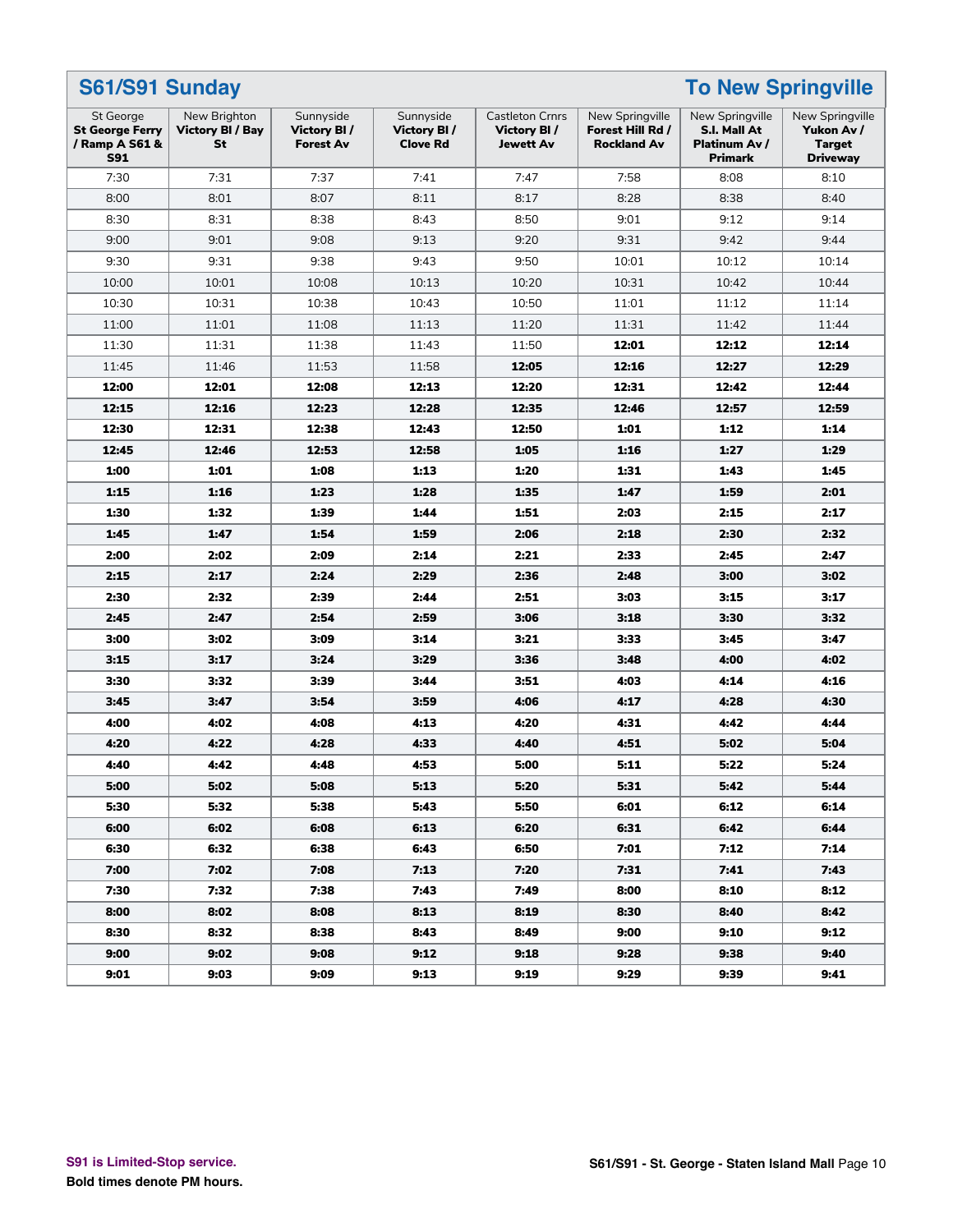# **S61/S91 Bus Timetable**



St. George - Staten Island Mall via Victory Blvd / Bradley Av

Local and Limited-Stop Service Effective June 26, 2022

For accessible subway stations, travel directions and other information: **Visit www.mta.info or call us at 511**



• Point of Interest

Stops in direction indicated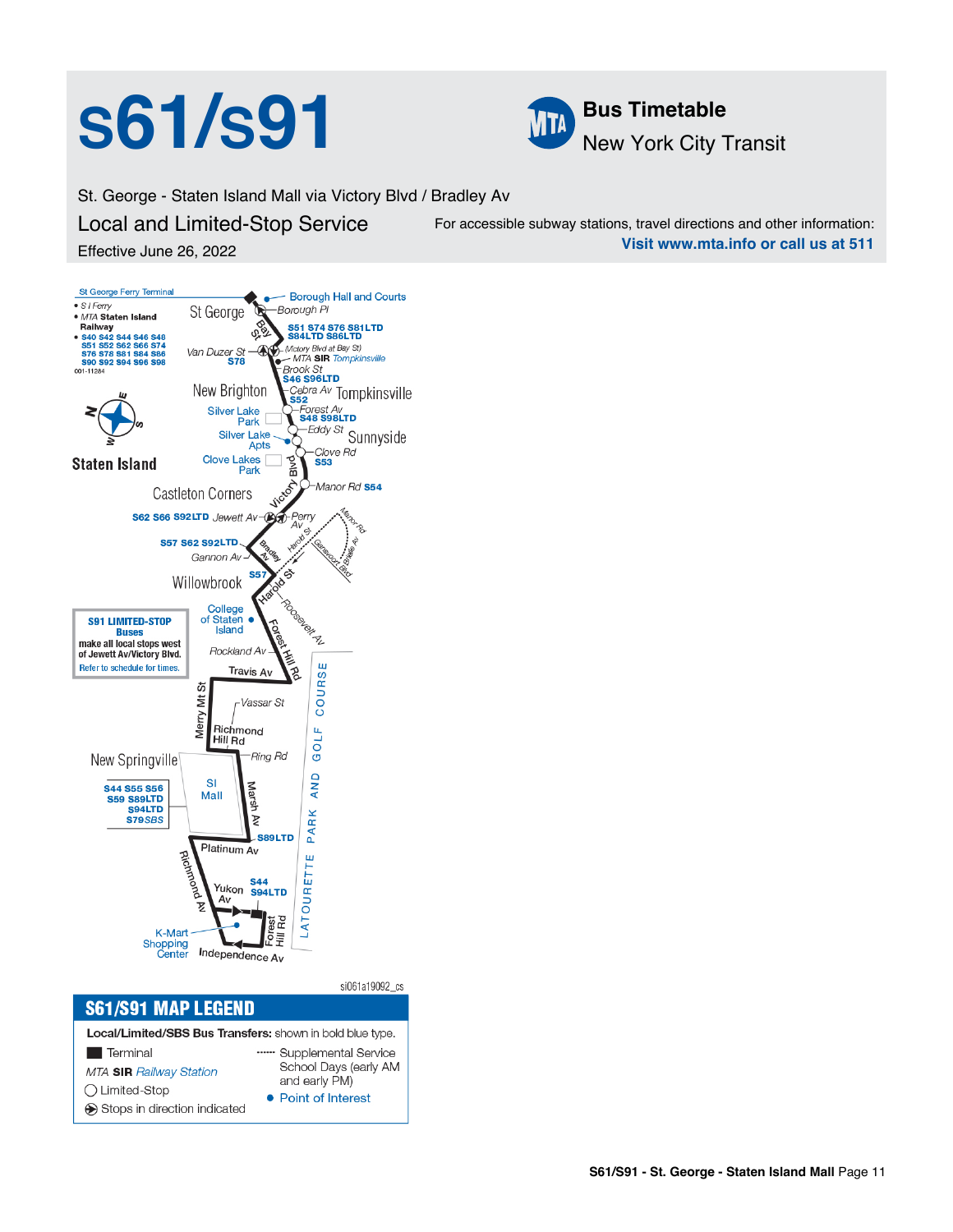**Fares** – MetroCard® is accepted for all MTA New York City trains (including Staten Island Railway - SIR), and, local, Limited-Stop and +SelectBusService buses (at MetroCard fare collection machines). Express buses only accept 7- Day Express Bus Plus MetroCard or Pay-Per-Ride MetroCard. All of our buses and +SelectBusService Coin Fare Collector machines accept exact fare in coins. Dollar bills, pennies, and half-dollar coins are not accepted. OMNY is the MTA's new fare payment system. Use your contactless card or smart device to pay the fare on buses and subways. Visit omny.info for details of the rollout.

**Free Transfers** – Unlimited Ride MetroCard permits free transfers to all but our express buses (between subway and local bus, local bus and local bus etc.) Pay-Per-Ride MetroCard allows one free transfer of equal or lesser value if you complete your transfer within two hours of the time you pay your full fare with the same MetroCard. If you pay your local bus fare with coins, ask for a free electronic paper transfer to use on another local bus.

**Reduced-Fare Benefits** – You are eligible for reduced-fare benefits if you are at least 65 years of age or have a qualifying disability. Benefits are available (except on peak-hour express buses) with proper identification, including Reduced-Fare MetroCard or Medicare card.

**Children** – The subway, SIR, local, Limited-Stop, and +SelectBusService buses permit up to three children, 44 inches tall and under to ride free when accompanied by an adult paying full fare.

**Terms and Conditions** – Fares and MetroCard use are subject to applicable tariffs and conditions of use.

### **Bus Operator Apple Award**

If you think your bus operator deserves an Apple Award--our special recognition for this service, courtesy and professionalism-- go to mta.info/customer-feedback or call 511 and give us the badge or bus number.

### **Holiday Service 2022**

**Reduced weekday service operates on:** Martin Luther King Day\*, Day After Thanksgiving\*.

**Saturday service operates on:** Presidents Day\*, Independence Day, Dec 26.

**Sunday service operates on:** Memorial Day, Labor Day, Thanksgiving Day, Christmas Day+, New Years Day+.

\* Special schedules for these days will be available at [mta.info](https://new.mta.info/) for express routes only.

+ Service information for the day preceding this holiday or holiday weekend will be provided on [mta.info](https://new.mta.info/), and on service notices posted on buses.

Information in this timetable is subject to change without notice. Traffic conditions and weather can affect running time.

| <b>Travel Help and Information</b>                     | <b>IF YOU SEE</b><br><b>SOMETHING, SAY</b><br><b>SOMETHING.</b>                                                |  |  |
|--------------------------------------------------------|----------------------------------------------------------------------------------------------------------------|--|--|
| One MTA<br>511<br>One Number.<br>Call 511 and say MTA. | <b>Be suspicious of</b><br>anything<br>unattended.<br>Tell a cop, an MTA<br>employee or call<br>1-888-692-7233 |  |  |
| TTY/TDD users only 711                                 | (1-888-NYC-SAFE).                                                                                              |  |  |
| <b>Online:</b> www.mta.info                            |                                                                                                                |  |  |

**Filing a Title VI Complaint** – MTA New York City Transit ("NYC Transit") and<br>MTA Bus Company are committed to providing non-discriminatory service to<br>ensure that no person is excluded from participation in, or denied the

To request more information about Title VI or to submit a written complaint if you believe that you have been subjected to discrimination, you may contact NYC<br>Transit's Office of Equal Employment Opportunity, 130 Livingston Street, 3rd Floor,<br>Brooklyn, NY 11201.

In addition to your right to file a complaint with NYC Transit and MTA Bus<br>Company, you have the right to file a Title VI complaint with the U.S. Department<br>of Transportation, Federal Transit Administration, Office of Civi